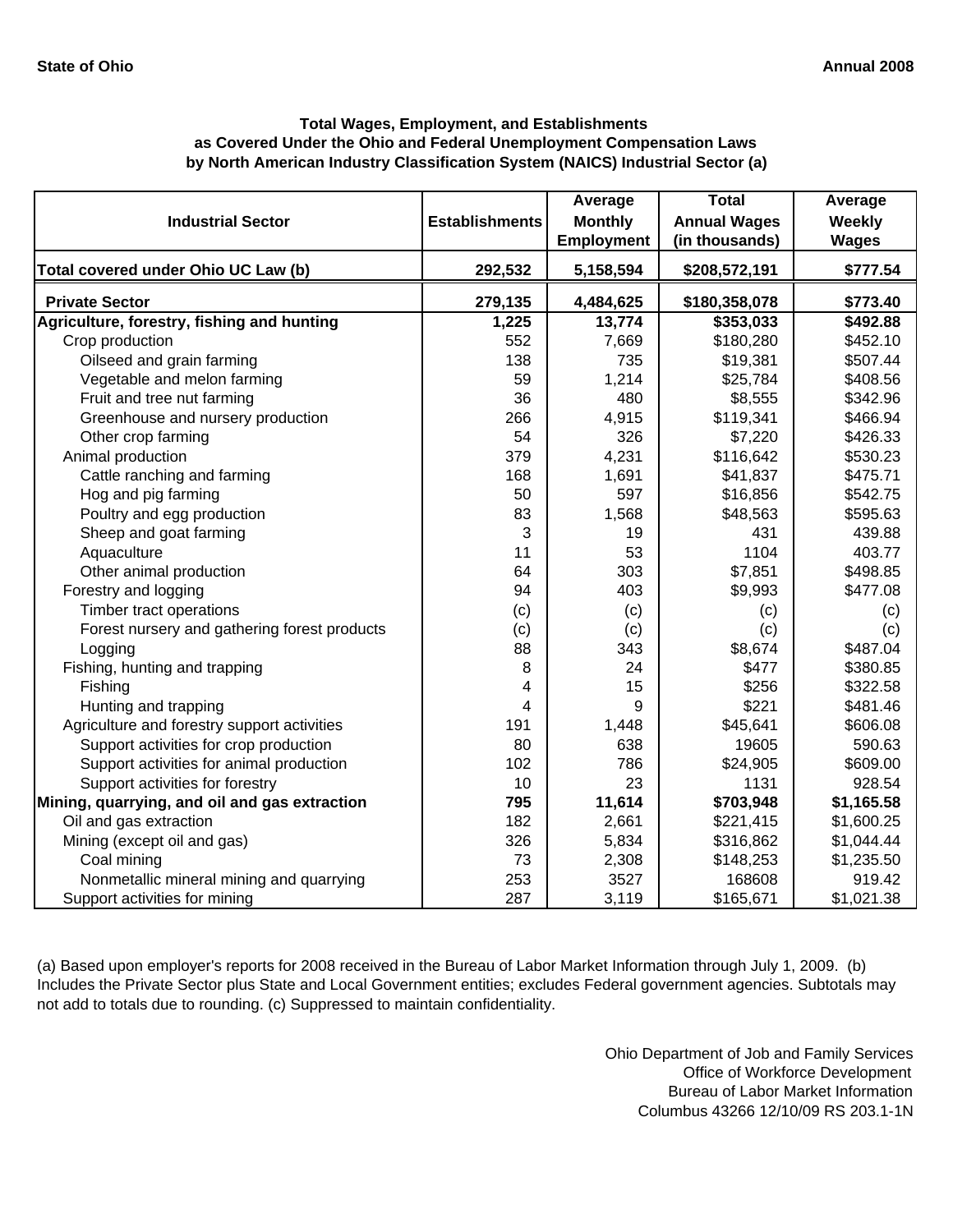|                                               |                       | Average           | <b>Total</b>        | Average       |
|-----------------------------------------------|-----------------------|-------------------|---------------------|---------------|
| <b>Industrial Sector</b>                      | <b>Establishments</b> | <b>Monthly</b>    | <b>Annual Wages</b> | <b>Weekly</b> |
|                                               |                       | <b>Employment</b> | (in thousands)      | <b>Wages</b>  |
| <b>Utilities</b>                              | 550                   | 21,718            | \$1,699,167         | \$1,504.58    |
| <b>Utilities</b>                              | 550                   | 21,718            | \$1,699,167         | \$1,504.58    |
| Power generation and supply                   | 314                   | 16,847            | \$1,397,470         | \$1,595.19    |
| Natural gas distribution                      | 122                   | 3,730             | \$249,832           | \$1,288.21    |
| Water, sewage and other systems               | 114                   | 1,141             | \$51,864            | \$874.08      |
| <b>Construction</b>                           | 26,870                | 211,455           | \$9,755,180         | \$887.19      |
| Construction of buildings                     | 7,709                 | 50,237            | \$2,448,989         | \$937.46      |
| Residential building construction             | 5,878                 | 21,403            | \$825,682           | \$741.87      |
| Nonresidential building construction          | 1,830                 | 28,834            | \$1,623,307         | \$1,082.65    |
| Heavy and civil engineering construction      | 1,492                 | 22,771            | \$1,336,330         | \$1,128.56    |
| Utility system construction                   | 669                   | 10,753            | \$570,066           | \$1,019.48    |
| Land subdivision                              | 242                   | 1,081             | \$59,956            | \$1,066.44    |
| Highway, street, and bridge construction      | 393                   | 9,392             | \$622,891           | \$1,275.38    |
| Other heavy construction                      | 189                   | 1,545             | \$83,417            | \$1,038.46    |
| Specialty trade contractors                   | 17,670                | 138,446           | \$5,969,861         | \$829.23      |
| Building foundation and exterior contractors  | 4,168                 | 28,792            | \$1,107,023         | \$739.38      |
| Building equipment contractors                | 6,199                 | 66,573            | \$3,162,211         | \$913.46      |
| Building finishing contractors                | 4,098                 | 23,220            | \$871,408           | \$721.71      |
| Other specialty trade contractors             | 3,206                 | 19,862            | \$829,219           | \$802.88      |
| Manufacturing                                 | 17,413                | 738,817           | \$38,346,397        | \$998.12      |
| Food manufacturing                            | 1,030                 | 53,881            | \$2,357,586         | \$841.44      |
| Animal food manufacturing                     | 80                    | 2,734             | \$142,532           | \$1,002.54    |
| Grain and oilseed milling                     | 27                    | 1643              | 93494               | 1094.04       |
| Sugar and confectionery product manufacturing | 86                    | 2221              | 57125               | 494.56        |
| Fruit and vegetable preserving and specialty  | 73                    | 11,468            | \$540,810           | \$906.90      |
| Dairy product manufacturing                   | 70                    | 7,509             | \$463,876           | \$1,188.02    |
| Animal slaughtering and processing            | 159                   | 8,946             | \$321,226           | \$690.54      |
| Seafood product preparation and packaging     | 4                     | 51                | 1377                | 515.81        |
| Bakeries and tortilla manufacturing           | 422                   | 12,716            | \$445,383           | \$673.56      |
| Other food manufacturing                      | 111                   | 6,592             | \$291,762           | \$851.15      |
| Beverage and tobacco product manufacturing    | 86                    | 6,774             | \$355,571           | \$1,009.44    |
| Textile mills                                 | 73                    | 2,386             | \$109,973           | \$886.56      |
| Fiber, yarn, and thread mills                 | (c)                   | (c)               | (c)                 | (c)           |
| Fabric mills                                  | (c)                   | (c)               | (c)                 | (c)           |
| Textile and fabric finishing mills            | 43                    | 1,199             | \$65,419            | \$1,049.46    |

(a) Based upon employer's reports for 2008 received in the Bureau of Labor Market Information through July 1, 2009. (b) Includes the Private Sector plus State and Local Government entities; excludes Federal government agencies. Subtotals may not add to totals due to rounding. (c) Suppressed to maintain confidentiality.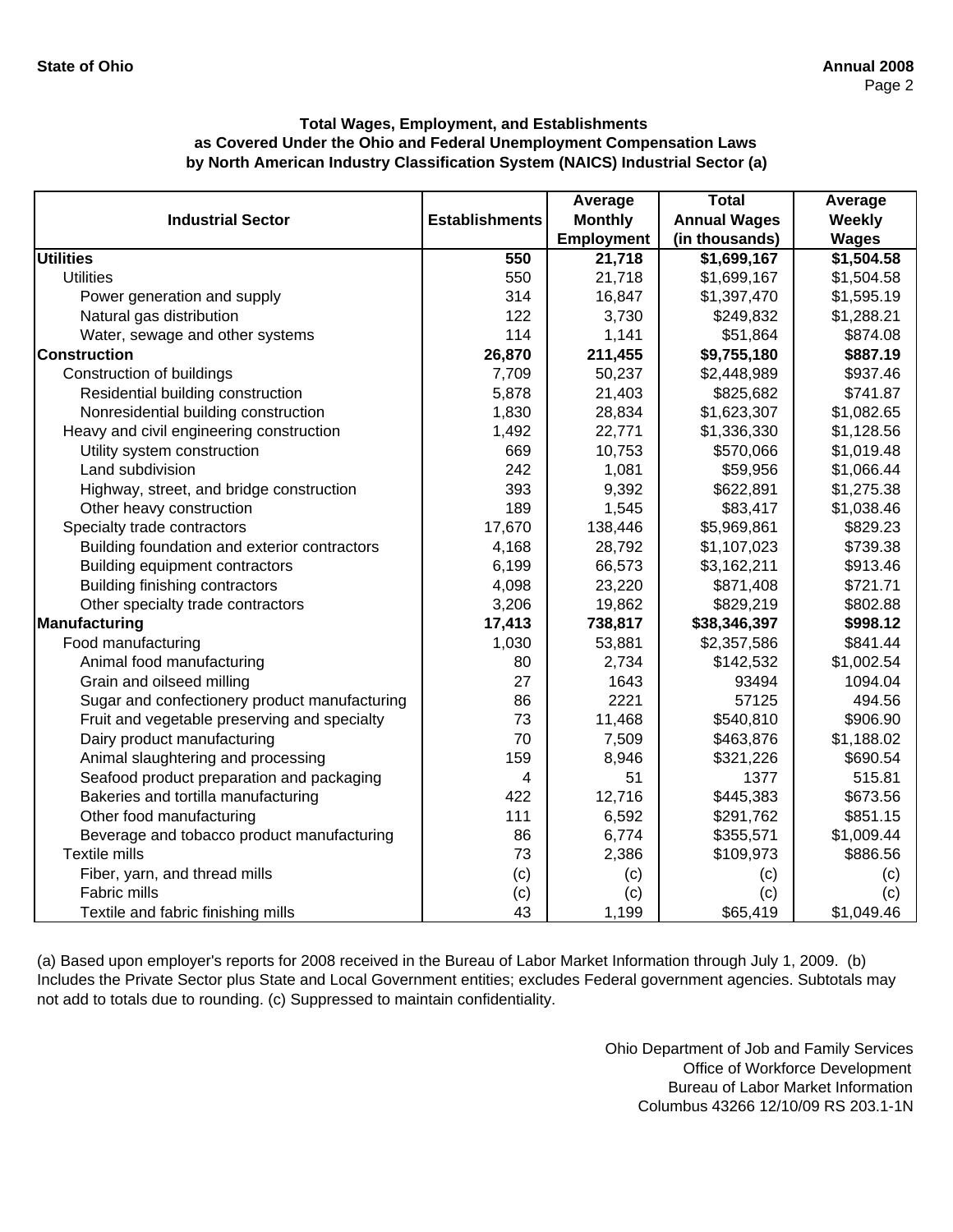|                                             |                       | Average           | <b>Total</b>        | Average      |
|---------------------------------------------|-----------------------|-------------------|---------------------|--------------|
| <b>Industrial Sector</b>                    | <b>Establishments</b> | <b>Monthly</b>    | <b>Annual Wages</b> | Weekly       |
|                                             |                       | <b>Employment</b> | (in thousands)      | <b>Wages</b> |
| Textile product mills                       | 249                   | 4,296             | \$122,979           | \$550.52     |
| Textile furnishings mills                   | 72                    | 1,486             | \$47,880            | \$619.60     |
| Other textile product mills                 | 177                   | 2,810             | \$75,099            | \$514.00     |
| Apparel manufacturing                       | 97                    | 2,227             | \$79,824            | \$689.23     |
| Apparel knitting mills                      | (c)                   | (c)               | (c)                 | (c)          |
| Cut and sew apparel manufacturing           | 84                    | 1,946             | \$68,803            | \$679.90     |
| Accessories and other apparel manufacturing | (c)                   | (c)               | (c)                 | (c)          |
| Leather and allied product manufacturing    | 29                    | 565               | \$14,822            | \$504.65     |
| Leather and hide tanning and finishing      | (c)                   | (c)               | (c)                 | (c)          |
| Footwear manufacturing                      | (c)                   | (c)               | (c)                 | (c)          |
| Other leather product manufacturing         | 19                    | 502               | \$12,969            | \$496.71     |
| Wood product manufacturing                  | 688                   | 14,144            | \$461,762           | \$627.85     |
| Sawmills and wood preservation              | 116                   | 1,591             | \$48,684            | \$588.33     |
| Plywood and engineered wood product mfg.    | 66                    | 2,069             | \$75,720            | \$703.65     |
| Other wood product manufacturing            | 507                   | 10,483            | \$337,358           | \$618.87     |
| Paper manufacturing                         | 397                   | 23,112            | \$1,134,182         | \$943.71     |
| Pulp, paper, and paperboard mills           | 29                    | 4,423             | \$264,196           | \$1,148.69   |
| Converted paper product manufacturing       | 368                   | 18,689            | \$869,986           | \$895.19     |
| Printing and related support activities     | 1,555                 | 28,931            | \$1,162,581         | \$772.79     |
| Petroleum and coal products manufacturing   | 127                   | 4,539             | \$337,609           | \$1,430.42   |
| Chemical manufacturing                      | 829                   | 45,863            | \$2,960,275         | \$1,241.27   |
| Basic chemical manufacturing                | 196                   | 10,820            | \$785,706           | \$1,396.46   |
| Resin, rubber, and artificial fibers mfg.   | 117                   | 6,053             | \$385,504           | \$1,224.69   |
| Agricultural chemical manufacturing         | 56                    | 2,004             | \$151,173           | \$1,450.81   |
| Pharmaceutical and medicine manufacturing   | 38                    | 5,105             | \$341,219           | \$1,285.42   |
| Paint, coating, and adhesive manufacturing  | 130                   | 7,240             | \$431,256           | \$1,145.46   |
| Soap, cleaning compound, and toiletry mfg.  | 112                   | 8,381             | \$492,202           | \$1,129.40   |
| Other chemical product and preparation mfg. | 181                   | 6,260             | \$373,215           | \$1,146.56   |
| Plastics and rubber products manufacturing  | 969                   | 60,351            | \$2,525,889         | \$804.88     |
| Plastics product manufacturing              | 736                   | 44,122            | \$1,787,788         | \$779.21     |
| Rubber product manufacturing                | 233                   | 16,228            | \$738,102           | \$874.65     |
| Nonmetallic mineral product manufacturing   | 852                   | 28,714            | \$1,396,589         | \$935.33     |
| Clay product and refractory manufacturing   | 142                   | 5,267             | \$222,121           | \$811.04     |
| Glass and glass product manufacturing       | 111                   | 8,268             | \$436,940           | \$1,016.35   |
| Cement and concrete product manufacturing   | 371                   | 7,226             | \$297,903           | \$792.81     |

(a) Based upon employer's reports for 2008 received in the Bureau of Labor Market Information through July 1, 2009. (b) Includes the Private Sector plus State and Local Government entities; excludes Federal government agencies. Subtotals may not add to totals due to rounding. (c) Suppressed to maintain confidentiality.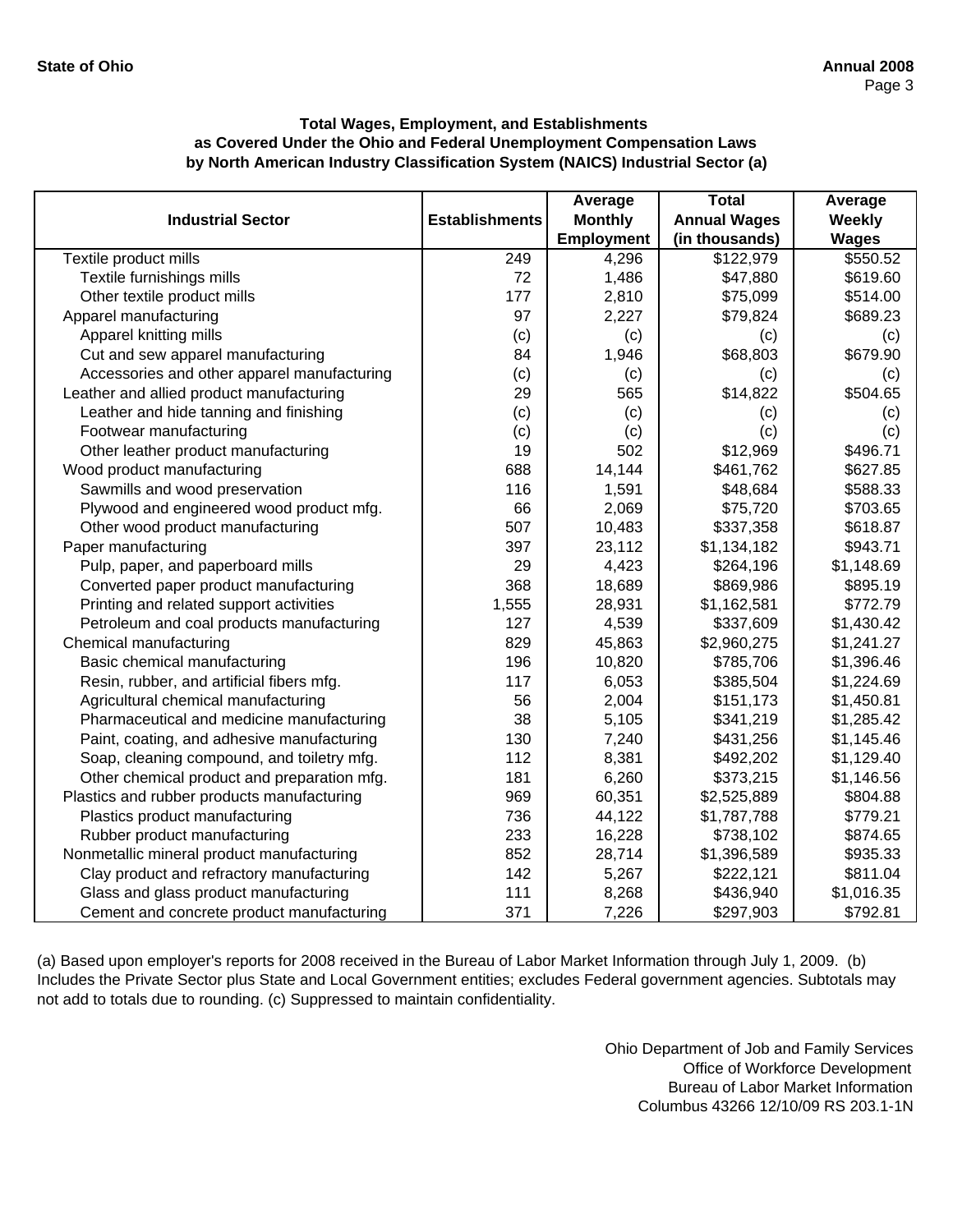|                                               |                       | Average        | <b>Total</b>        | Average       |
|-----------------------------------------------|-----------------------|----------------|---------------------|---------------|
| <b>Industrial Sector</b>                      | <b>Establishments</b> | <b>Monthly</b> | <b>Annual Wages</b> | <b>Weekly</b> |
|                                               |                       | Employment     | (in thousands)      | <b>Wages</b>  |
| Lime and gypsum product manufacturing         | 19                    | 828            | \$41,444            | \$962.17      |
| Other nonmetallic mineral products            | 209                   | 7,126          | \$398,182           | \$1,074.63    |
| Primary metal manufacturing                   | 507                   | 47,809         | \$2,919,727         | \$1,174.42    |
| Iron and steel mills and ferroalloy mfg.      | 62                    | 12,664         | \$1,014,147         | \$1,540.08    |
| Steel product mfg. from purchased steel       | 121                   | 8,818          | \$498,858           | \$1,087.94    |
| Alumina and aluminum production               | 55                    | 3,983          | \$180,933           | \$873.60      |
| Other nonferrous metal production             | 51                    | 5,896          | \$390,259           | \$1,272.96    |
| Foundries                                     | 220                   | 16,449         | \$835,529           | \$976.83      |
| Fabricated metal product manufacturing        | 3,996                 | 115,407        | \$5,620,639         | \$936.60      |
| Forging and stamping                          | 272                   | 12,706         | \$619,225           | \$937.23      |
| Cutlery and handtool manufacturing            | 98                    | 4,776          | \$209,797           | \$844.75      |
| Architectural and structural metals mfg.      | 692                   | 19,028         | \$849,401           | \$858.46      |
| Boiler, tank, and shipping container mfg.     | 112                   | 8,619          | \$520,922           | \$1,162.33    |
| Hardware manufacturing                        | 39                    | 1,235          | \$48,894            | \$761.21      |
| Spring and wire product manufacturing         | 88                    | 2,994          | \$124,671           | \$800.87      |
| Machine shops and threaded product mfg.       | 1,720                 | 26,621         | \$1,196,961         | \$864.67      |
| Coating, engraving, and heat treating metals  | 563                   | 14,257         | \$587,363           | \$792.29      |
| Other fabricated metal product manufacturing  | 412                   | 25,171         | \$1,463,404         | \$1,118.06    |
| Machinery manufacturing                       | 2,140                 | 80,807         | \$4,278,807         | \$1,018.29    |
| Ag., construction, and mining machinery mfg.  | 110                   | 5,833          | \$260,585           | \$859.17      |
| Industrial machinery manufacturing            | 284                   | 9,954          | \$535,469           | \$1,034.56    |
| Commercial and service industry machinery     | 108                   | 3,722          | \$174,383           | \$901.00      |
| HVAC and commercial refrigeration equipment   | 93                    | 8,298          | \$426,305           | \$988.02      |
| Metalworking machinery manufacturing          | 1,020                 | 23,599         | \$1,178,733         | \$960.54      |
| Turbine and power transmission equipment mfg. | 75                    | 4,571          | \$248,664           | \$1,046.23    |
| Other general purpose machinery manufacturing | 450                   | 24,831         | \$1,454,667         | \$1,126.60    |
| Computer and electronic product manufacturing | 568                   | 22,325         | \$1,659,924         | \$1,429.88    |
| Computer and peripheral equipment mfg.        | 27                    | 1,587          | \$94,503            | \$1,145.46    |
| Communications equipment manufacturing        | 55                    | 3,248          | \$234,745           | \$1,389.98    |
| Audio and video equipment manufacturing       | 11                    | 125            | \$6,301             | \$973.25      |
| Semiconductor and electronic component mfg.   | 183                   | 7,042          | \$723,369           | \$1,975.48    |
| Electronic instrument manufacturing           | 273                   | 10,087         | \$576,369           | \$1,098.81    |
| Magnetic media manufacturing and reproducing  | 19                    | 237            | \$24,637            | \$2,001.17    |
| Electrical equipment and appliance mfg.       | 423                   | 30,851         | \$1,603,967         | \$999.83      |
| Electric lighting equipment manufacturing     | 70                    | 3,972          | \$238,606           | \$1,155.33    |

(a) Based upon employer's reports for 2008 received in the Bureau of Labor Market Information through July 1, 2009. (b) Includes the Private Sector plus State and Local Government entities; excludes Federal government agencies. Subtotals may not add to totals due to rounding. (c) Suppressed to maintain confidentiality.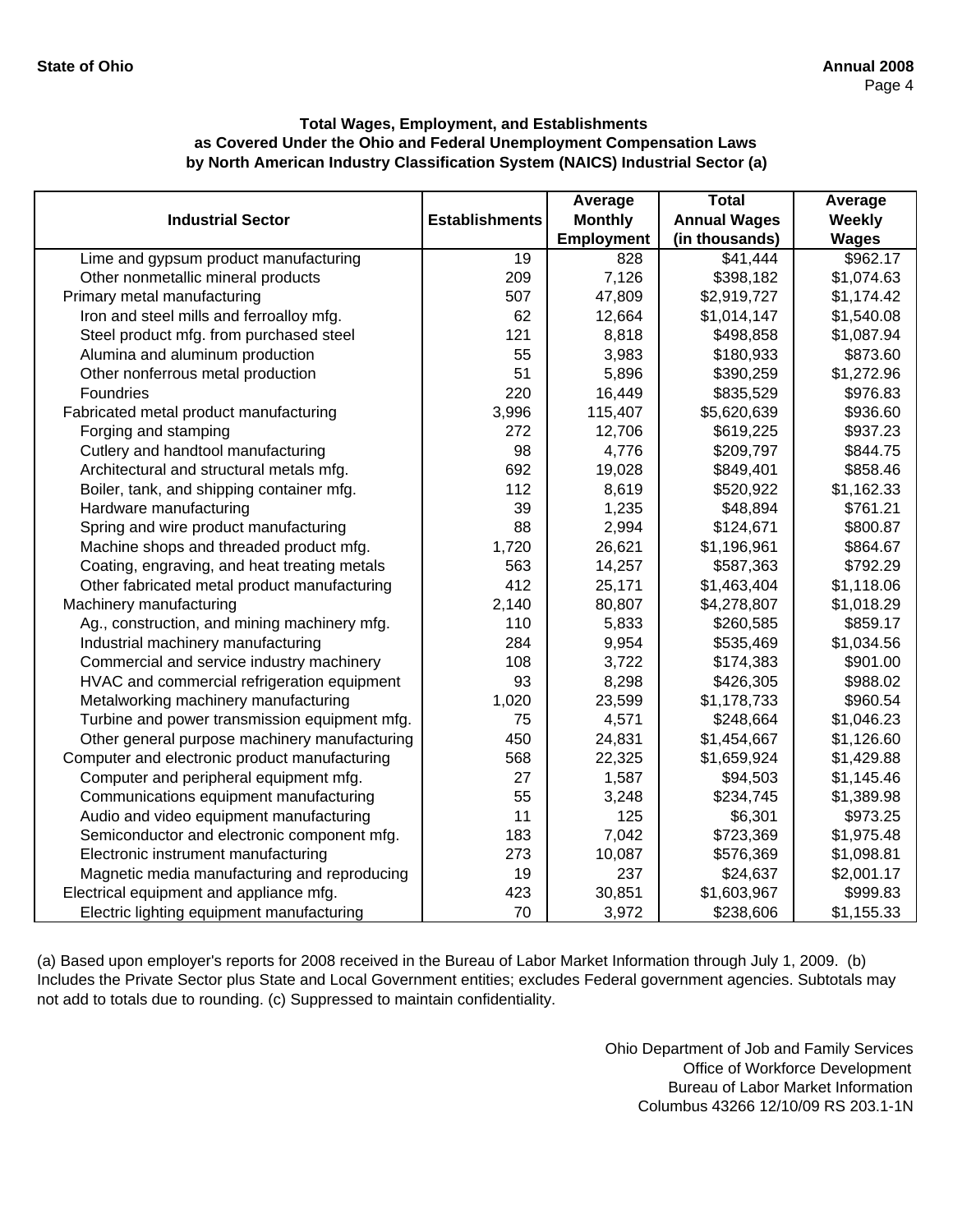|                                               |                       | Average           | <b>Total</b>        | Average      |
|-----------------------------------------------|-----------------------|-------------------|---------------------|--------------|
| <b>Industrial Sector</b>                      | <b>Establishments</b> | <b>Monthly</b>    | <b>Annual Wages</b> | Weekly       |
|                                               |                       | <b>Employment</b> | (in thousands)      | <b>Wages</b> |
| Household appliance manufacturing             | 30                    | 10,918            | \$456,480           | \$804.06     |
| Electrical equipment manufacturing            | 195                   | 9,630             | \$578,537           | \$1,155.37   |
| Other electrical equipment and component mfg. | 129                   | 6,332             | \$330,345           | \$1,003.31   |
| Transportation equipment manufacturing        | 874                   | 122,353           | \$7,531,188         | \$1,183.71   |
| Motor vehicle manufacturing                   | 33                    | 22,454            | \$1,753,385         | \$1,501.69   |
| Motor vehicle body and trailer manufacturing  | 115                   | 6,946             | \$273,421           | \$757.04     |
| Motor vehicle parts manufacturing             | 538                   | 72,325            | \$3,966,186         | \$1,054.60   |
| Aerospace product and parts manufacturing     | 115                   | 16,819            | \$1,336,631         | \$1,528.27   |
| Railroad rolling stock manufacturing          | 14                    | 379               | \$14,395            | \$730.10     |
| Ship and boat building                        | 21                    | 637               | \$22,248            | \$672.12     |
| Other transportation equipment manufacturing  | 38                    | 2,794             | \$164,921           | \$1,135.27   |
| Furniture and related product manufacturing   | 778                   | 19,829            | \$744,893           | \$722.42     |
| Household and institutional furniture mfg.    | 572                   | 14,584            | \$530,969           | \$700.15     |
| Office furniture and fixtures manufacturing   | 181                   | 4,426             | \$180,825           | \$785.75     |
| Other furniture related product manufacturing | 25                    | 819               | \$33,099            | \$776.79     |
| Miscellaneous manufacturing                   | 1,148                 | 23,656            | \$967,613           | \$786.60     |
| Medical equipment and supplies manufacturing  | 430                   | 10,384            | \$455,042           | \$842.71     |
| Other miscellaneous manufacturing             | 718                   | 13,272            | \$512,571           | \$742.69     |
| <b>Wholesale trade</b>                        | 23,348                | 236,490           | \$13,508,114        | \$1,098.44   |
| Merchant wholesalers, durable goods           | 11,161                | 130,946           | \$7,271,238         | \$1,067.87   |
| Motor vehicle and parts merchant wholesalers  | 905                   | 14,441            | \$629,878           | \$838.77     |
| Furniture and furnishing merchant wholesalers | 303                   | 3,003             | \$144,401           | \$924.65     |
| Lumber and const. supply merchant wholesalers | 738                   | 7,010             | \$324,309           | \$889.63     |
| Commercial equip. merchant wholesalers        | 2,117                 | 25,030            | \$1,782,698         | \$1,369.67   |
| Metal and mineral merchant wholesalers        | 617                   | 10,445            | \$610,486           | \$1,124.00   |
| Electric goods merchant wholesalers           | 1,140                 | 12,845            | \$764,588           | \$1,144.69   |
| Hardware and plumbing merchant wholesalers    | 859                   | 11,078            | \$567,382           | \$984.92     |
| Machinery and supply merchant wholesalers     | 3,277                 | 34,008            | \$1,876,980         | \$1,061.40   |
| Misc. durable goods merchant wholesalers      | 1,205                 | 13,085            | \$570,515           | \$838.48     |
| Merchant wholesalers, nondurable goods        | 4,815                 | 76,651            | \$4,138,026         | \$1,038.17   |
| Paper and paper product merchant wholesalers  | 530                   | 6,544             | \$392,874           | \$1,154.54   |
| Druggists' goods merchant wholesalers         | 426                   | 8,623             | \$640,679           | \$1,428.85   |
| Apparel and piece goods merchant wholesalers  | 224                   | 1,978             | \$88,698            | \$862.21     |
| Grocery and Related Product Wholesalers       | 1,129                 | 25,200            | \$1,122,720         | \$856.79     |
| Farm product raw material merch. whls.        | 222                   | 2,927             | \$110,648           | \$726.98     |

(a) Based upon employer's reports for 2008 received in the Bureau of Labor Market Information through July 1, 2009. (b) Includes the Private Sector plus State and Local Government entities; excludes Federal government agencies. Subtotals may not add to totals due to rounding. (c) Suppressed to maintain confidentiality.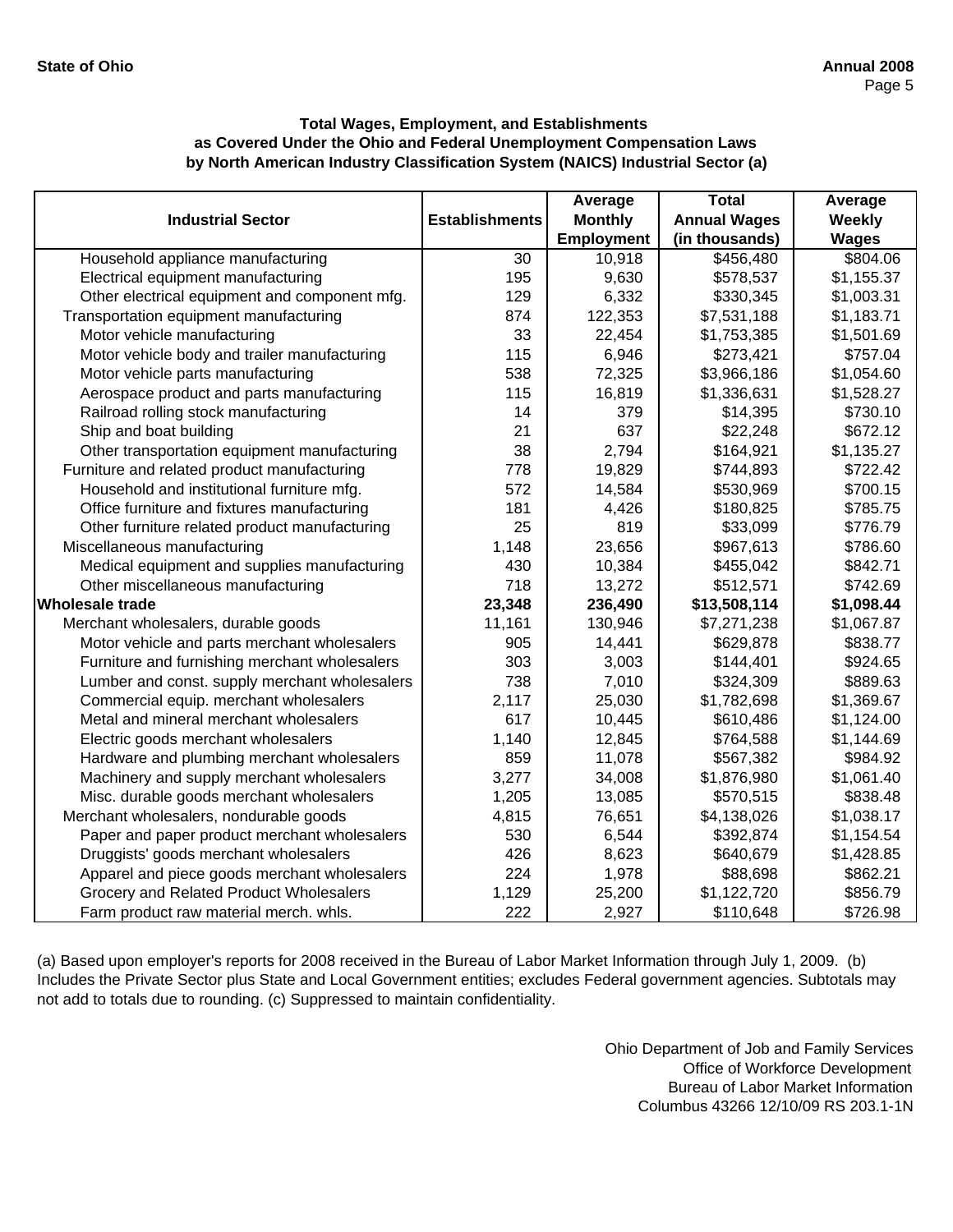|                                               |                       | Average        | <b>Total</b>        | Average      |
|-----------------------------------------------|-----------------------|----------------|---------------------|--------------|
| <b>Industrial Sector</b>                      | <b>Establishments</b> | <b>Monthly</b> | <b>Annual Wages</b> | Weekly       |
|                                               |                       | Employment     | (in thousands)      | <b>Wages</b> |
| Chemical merchant wholesalers                 | 818                   | 8,853          | \$667,769           | \$1,450.50   |
| Petroleum merchant wholesalers                | 307                   | 3,461          | \$197,250           | \$1,095.94   |
| Alcoholic beverage merchant wholesalers       | 140                   | 5,147          | \$251,939           | \$941.35     |
| Misc. nondurable goods merchant wholesalers   | 1,020                 | 13,918         | \$665,450           | \$919.44     |
| Electronic markets and agents and brokers     | 7,372                 | 28,893         | \$2,098,849         | \$1,396.98   |
| <b>Retail trade</b>                           | 37,899                | 589,841        | \$13,894,535        | \$453.00     |
| Motor vehicle and parts dealers               | 4,615                 | 72,530         | \$2,637,043         | \$699.19     |
| Automobile dealers                            | 1,953                 | 45,200         | \$1,820,759         | \$774.65     |
| Other motor vehicle dealers                   | 500                   | 4,890          | \$161,107           | \$633.60     |
| Auto parts, accessories, and tire stores      | 2,162                 | 22,440         | \$655,177           | \$561.48     |
| Furniture and home furnishings stores         | 1,833                 | 16,925         | \$475,257           | \$540.00     |
| Furniture stores                              | 768                   | 8,724          | \$272,234           | \$600.13     |
| Home furnishings stores                       | 1,064                 | 8,202          | \$203,022           | \$476.04     |
| Electronics and appliance stores              | 1,912                 | 19,563         | \$628,786           | \$618.10     |
| Building material and garden supply stores    | 3,121                 | 48,015         | \$1,328,597         | \$532.12     |
| Building material and supplies dealers        | 2,360                 | 41,120         | \$1,155,463         | \$540.38     |
| Lawn and garden equipment and supplies stores | 761                   | 6,895          | \$173,133           | \$482.87     |
| Food and beverage stores                      | 5,296                 | 108,519        | \$2,094,991         | \$371.25     |
| Grocery stores                                | 3,386                 | 95,851         | \$1,850,478         | \$371.27     |
| Specialty food stores                         | 864                   | 7,646          | \$164,111           | \$412.77     |
| Beer, wine, and liquor stores                 | 1,046                 | 5,023          | \$80,402            | \$307.85     |
| Health and personal care stores               | 3,453                 | 38,767         | \$1,183,832         | \$587.25     |
| <b>Gasoline stations</b>                      | 3,852                 | 34,163         | \$576,930           | \$324.75     |
| Clothing and clothing accessories stores      | 4,169                 | 46,482         | \$808,252           | \$334.40     |
| Clothing stores                               | 2,564                 | 34,724         | \$545,368           | \$302.04     |
| Shoe stores                                   | 786                   | 5,732          | \$114,477           | \$384.06     |
| Jewelry, luggage, and leather goods stores    | 819                   | 6,026          | \$148,407           | \$473.62     |
| Sporting goods, hobby, book, and music stores | 2,060                 | 23,707         | \$435,356           | \$353.15     |
| Sporting goods and musical instrument stores  | 1,539                 | 18,111         | \$342,953           | \$364.17     |
| Book, periodical, and music stores            | 521                   | 5,596          | \$92,403            | \$317.54     |
| General merchandise stores                    | 2,211                 | 125,679        | \$2,342,067         | \$358.37     |
| Department stores                             | 503                   | 53,213         | \$917,598           | \$331.62     |
| Other general merchandise stores              | 1,708                 | 72,466         | \$1,424,469         | \$378.02     |
| Miscellaneous store retailers                 | 4,232                 | 33,964         | \$677,871           | \$383.83     |
| <b>Florists</b>                               | 737                   | 3,761          | \$54,088            | \$276.56     |

(a) Based upon employer's reports for 2008 received in the Bureau of Labor Market Information through July 1, 2009. (b) Includes the Private Sector plus State and Local Government entities; excludes Federal government agencies. Subtotals may not add to totals due to rounding. (c) Suppressed to maintain confidentiality.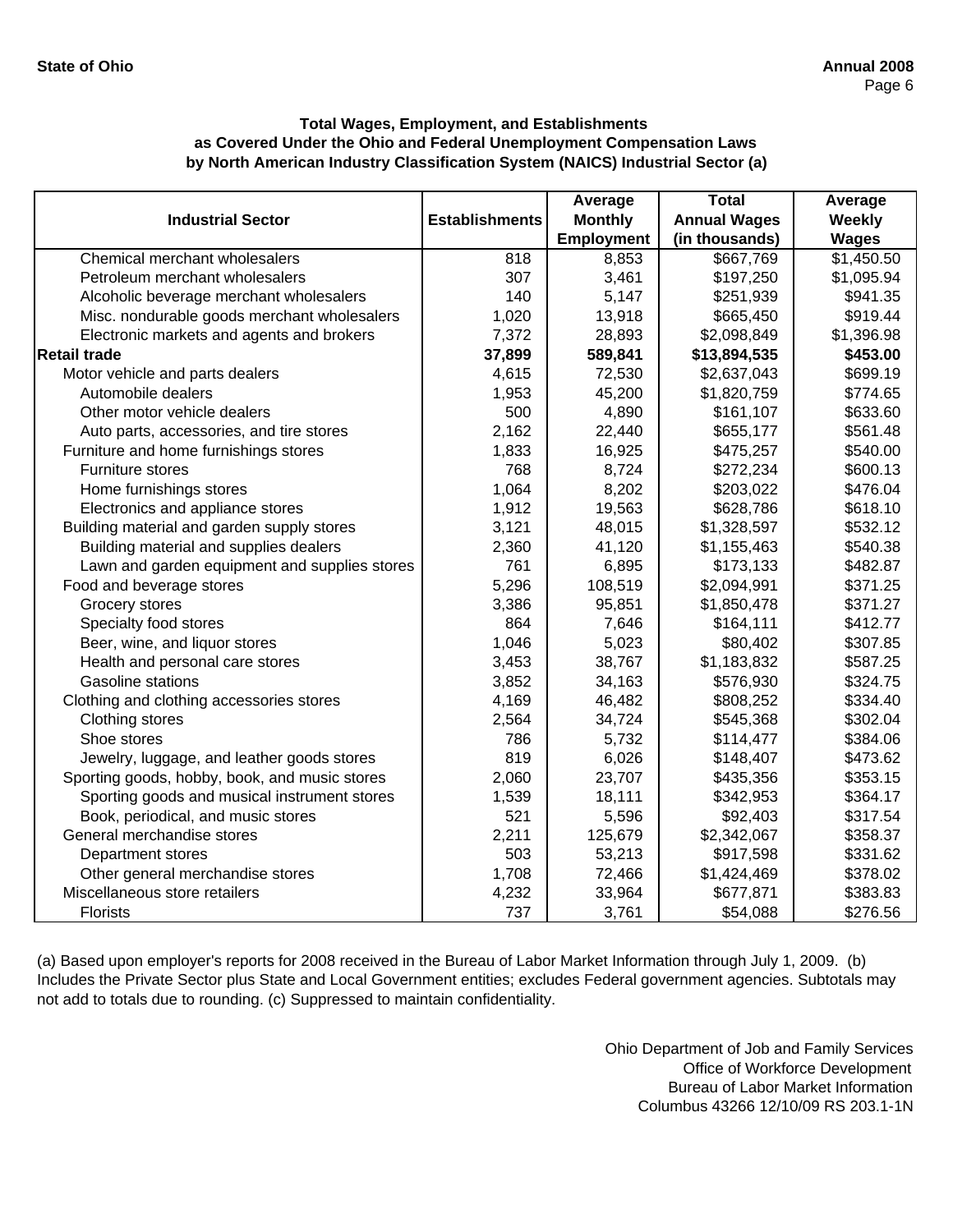|                                              |                       | Average           | <b>Total</b>        | Average      |
|----------------------------------------------|-----------------------|-------------------|---------------------|--------------|
| <b>Industrial Sector</b>                     | <b>Establishments</b> | <b>Monthly</b>    | <b>Annual Wages</b> | Weekly       |
|                                              |                       | <b>Employment</b> | (in thousands)      | <b>Wages</b> |
| Office supplies, stationery, and gift stores | 1,408                 | 13,813            | \$305,297           | \$425.04     |
| Used merchandise stores                      | 510                   | 5,276             | \$90,891            | \$331.29     |
| Other miscellaneous store retailers          | 1,577                 | 11,113            | \$227,596           | \$393.85     |
| Nonstore retailers                           | 1,146                 | 21,528            | \$705,555           | \$630.27     |
| Electronic shopping and mail-order houses    | 453                   | 10,523            | \$399,847           | \$730.73     |
| Vending machine operators                    | 282                   | 7,169             | \$167,712           | \$449.87     |
| Direct selling establishments                | 412                   | 3,836             | \$137,995           | \$691.87     |
| <b>Transportation and warehousing</b>        | 7,909                 | 180,262           | \$7,528,239         | \$803.13     |
| Air transportation                           | 150                   | 12,508            | \$817,308           | \$1,256.60   |
| Scheduled air transportation                 | 60                    | 7,117             | \$344,966           | \$932.12     |
| Nonscheduled air transportation              | 90                    | 5,391             | \$472,342           | \$1,684.98   |
| Rail transportation                          | (c)                   | (c)               | (c)                 | (c)          |
| Water transportation                         | 34                    | 606               | \$41,435            | \$1,314.90   |
| Sea, coastal, and Great Lakes transportation | 19                    | 431               | \$31,663            | \$1,413.31   |
| Inland water transportation                  | 15                    | 175               | \$9,772             | \$1,072.87   |
| Truck transportation                         | 4,704                 | 69,248            | \$2,933,890         | \$814.77     |
| General freight trucking                     | 3,091                 | 54,520            | \$2,348,917         | \$828.54     |
| Specialized freight trucking                 | 1,613                 | 14,728            | \$584,973           | \$763.81     |
| Transit and ground passenger transportation  | 368                   | 8,079             | \$166,333           | \$395.94     |
| Urban transit systems                        | (c)                   | (c)               | (c)                 | (c)          |
| Interurban and rural bus transportation      | (c)                   | (c)               | (c)                 | (c)          |
| Taxi and limousine service                   | 160                   | 1,213             | \$20,957            | \$332.29     |
| School and employee bus transportation       | 43                    | 3,631             | \$76,147            | \$403.29     |
| Charter bus industry                         | 44                    | 972               | \$23,031            | \$455.75     |
| Other ground passenger transportation        | 104                   | 1,736             | \$33,817            | \$374.63     |
| Pipeline transportation                      | 91                    | 1,025             | \$79,466            | \$1,490.67   |
| Pipeline transportation of crude oil         | 18                    | 417               | \$34,415            | \$1,589.00   |
| Pipeline transportation of natural gas       | 35                    | 375               | \$24,185            | \$1,239.15   |
| Other pipeline transportation                | 38                    | 233               | \$20,867            | \$1,719.77   |
| Scenic and sightseeing transportation        | 26                    | 257               | \$5,410             | \$404.87     |
| Scenic and sightseeing transportation, land  | 10                    | 171               | \$4,014             | \$451.38     |
| Scenic and sightseeing transportation, water | (c)                   | (c)               | (c)                 | (c)          |
| Scenic and sightseeing transportation, other | (c)                   | (c)               | (c)                 | (c)          |
| Support activities for transportation        | 1,289                 | 18,714            | \$740,444           | \$760.88     |
| Support activities for air transportation    | 169                   | 3,583             | \$144,029           | \$773.12     |

(a) Based upon employer's reports for 2008 received in the Bureau of Labor Market Information through July 1, 2009. (b) Includes the Private Sector plus State and Local Government entities; excludes Federal government agencies. Subtotals may not add to totals due to rounding. (c) Suppressed to maintain confidentiality.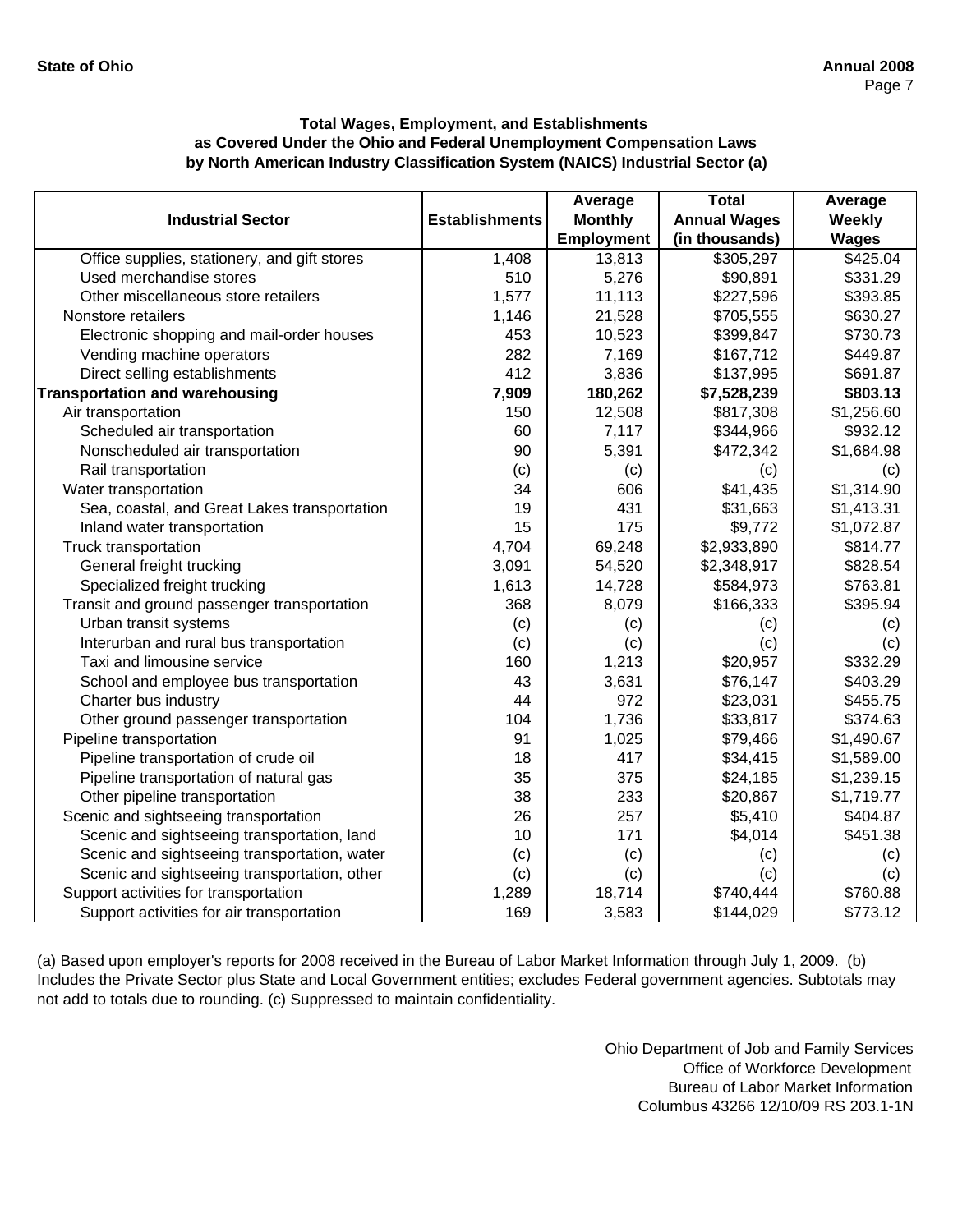|                                               |                       | Average           | <b>Total</b>        | Average      |
|-----------------------------------------------|-----------------------|-------------------|---------------------|--------------|
| <b>Industrial Sector</b>                      | <b>Establishments</b> | <b>Monthly</b>    | <b>Annual Wages</b> | Weekly       |
|                                               |                       | <b>Employment</b> | (in thousands)      | <b>Wages</b> |
| Support activities for rail transportation    | 54                    | 1,359             | \$41,312            | \$584.71     |
| Support activities for water transportation   | 39                    | 905               | \$39,417            | \$837.73     |
| Support activities for road transportation    | 374                   | 2,626             | \$75,374            | \$551.96     |
| Freight transportation arrangement            | 528                   | 8,050             | \$379,271           | \$906.02     |
| Other support activities for transportation   | 127                   | 2,192             | \$61,041            | \$535.56     |
| Postal service                                | (c)                   | (c)               | (c)                 | (c)          |
| Couriers and messengers                       | 534                   | 29,631            | \$1,236,404         | \$802.42     |
| Couriers and express delivery services        | 316                   | 28,374            | \$1,198,635         | \$812.40     |
| Local messengers and local delivery           | 218                   | 1,258             | \$37,770            | \$577.56     |
| Warehousing and storage                       | 706                   | 40,167            | \$1,506,653         | \$721.35     |
| Information                                   | 4,342                 | 86,012            | \$4,713,547         | \$1,053.87   |
| Publishing industries (except internet)       | 1,191                 | 31,138            | \$1,689,810         | \$1,043.62   |
| Newspaper, book, and directory publishers     | 785                   | 26,491            | \$1,327,497         | \$963.65     |
| Software publishers                           | 406                   | 4,647             | \$362,313           | \$1,499.42   |
| Motion picture and sound recording industries | 523                   | 5,729             | \$107,819           | \$361.94     |
| Motion picture and video industries           | 469                   | 5,496             | \$97,484            | \$341.08     |
| Sound recording industries                    | 54                    | 232               | \$10,336            | \$855.50     |
| Broadcasting (except internet)                | 271                   | 7,839             | \$402,532           | \$987.46     |
| Radio and television broadcasting             | 240                   | 7,459             | \$386,377           | \$996.15     |
| Cable and other subscription programming      | 30                    | 380               | \$16,155            | \$816.83     |
| Telecommunications                            | 1,745                 | 31,178            | \$1,884,980         | \$1,162.67   |
| Wired telecommunications carriers             | 1,061                 | 22,833            | \$1,379,871         | \$1,162.19   |
| Wireless telecommunications carriers          | 332                   | 4,229             | \$249,125           | \$1,132.75   |
| Satellite telecommunications                  | 18                    | 50                | \$4,176             | \$1,622.27   |
| Other telecommunications                      | 335                   | 4,066             | \$251,809           | \$1,190.87   |
| Data processing, hosting and related services | 346                   | 4,553             | \$233,126           | \$984.58     |
| Other information services                    | 266                   | 5,574             | \$395,279           | \$1,363.75   |
| <b>Finance and insurance</b>                  | 18,418                | 217,743           | \$12,728,045        | \$1,124.13   |
| Monetary authorities - central bank           | (c)                   | (c)               | (c)                 | (c)          |
| Credit intermediation and related activities  | 7,819                 | 100,793           | \$4,808,524         | \$917.44     |
| Depository credit intermediation              | 4,674                 | 66,143            | \$3,135,794         | \$911.71     |
| Nondepository credit intermediation           | 1,556                 | 21,654            | \$1,109,269         | \$985.12     |
| Activities related to credit intermediation   | 1,589                 | 12,995            | \$563,461           | \$833.83     |
| Securities, commodity contracts, investments  | 3235                  | 16307             | 1843906             | 2174.52      |
| Securities and commodity contracts brokerage  | 1,688                 | 10,160            | \$1,230,050         | \$2,328.13   |

(a) Based upon employer's reports for 2008 received in the Bureau of Labor Market Information through July 1, 2009. (b) Includes the Private Sector plus State and Local Government entities; excludes Federal government agencies. Subtotals may not add to totals due to rounding. (c) Suppressed to maintain confidentiality.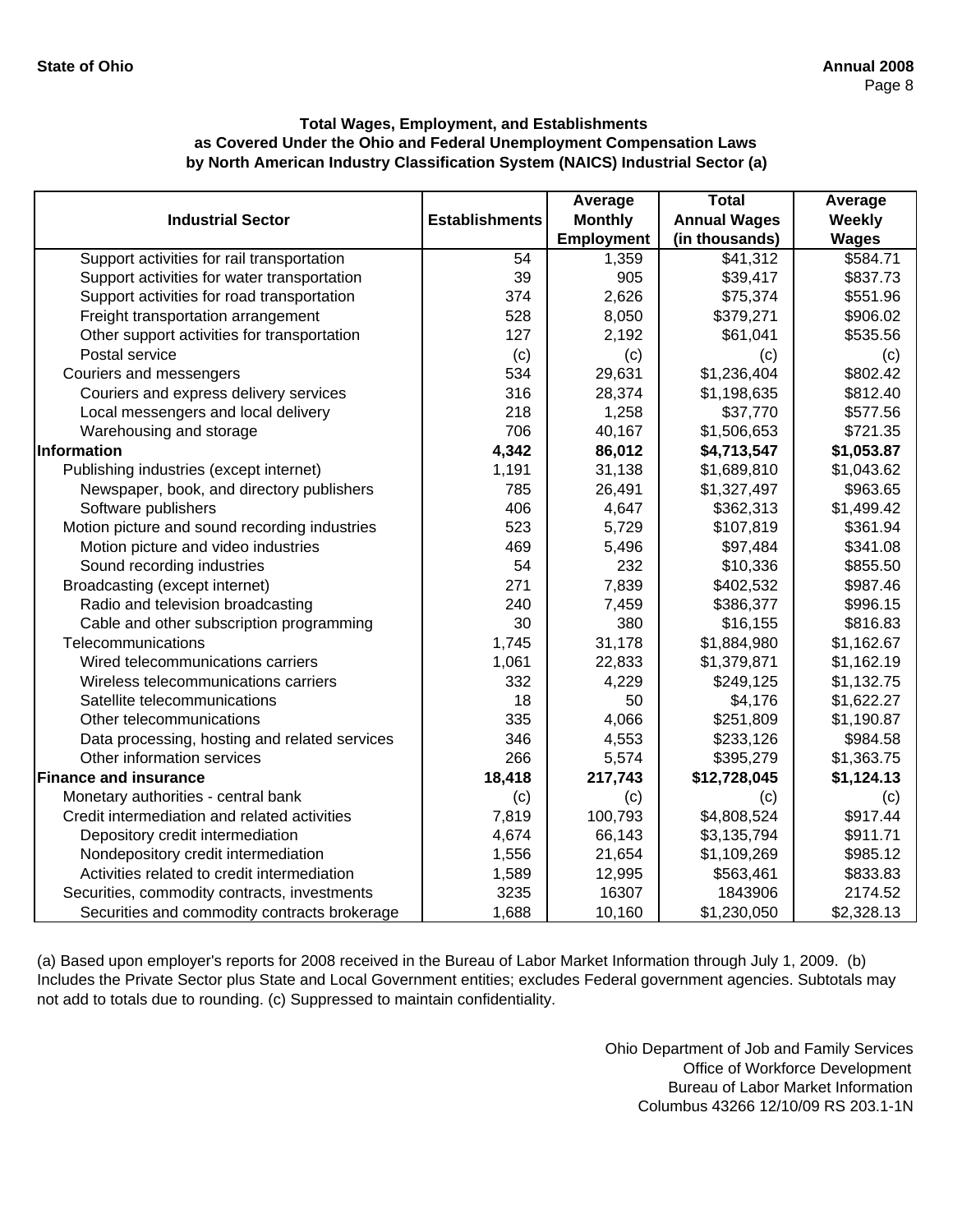|                                                |                       | Average           | <b>Total</b>        | Average      |
|------------------------------------------------|-----------------------|-------------------|---------------------|--------------|
| <b>Industrial Sector</b>                       | <b>Establishments</b> | <b>Monthly</b>    | <b>Annual Wages</b> | Weekly       |
|                                                |                       | <b>Employment</b> | (in thousands)      | <b>Wages</b> |
| Securities and commodity exchanges             | $\overline{4}$        | 8                 | \$1,181             | \$3,027.02   |
| Other financial investment activities          | 1,543                 | 6,139             | \$612,675           | \$1,919.21   |
| Insurance carriers and related activities      | 7,229                 | 98,491            | \$5,928,462         | \$1,157.56   |
| Insurance carriers                             | 1,444                 | 63,920            | \$4,150,057         | \$1,248.58   |
| Insurance agencies, brokerages, and related    | 5,785                 | 34,571            | \$1,778,405         | \$989.27     |
| Funds, trusts, and other financial vehicles    | (c)                   | (c)               | (c)                 | (c)          |
| Insurance and employee benefit funds           | 71                    | 587               | \$28,085            | \$919.85     |
| Other investment pools and funds               | (c)                   | (c)               | (c)                 | (c)          |
| Real estate and rental and leasing             | 10,686                | 63,365            | \$2,201,644         | \$668.17     |
| Real estate                                    | 8,168                 | 41,601            | \$1,464,447         | \$676.96     |
| Lessors of real estate                         | 3184                  | 18223             | 564909              | 596.15       |
| Offices of real estate agents and brokers      | 2,331                 | 7,242             | \$295,728           | \$785.25     |
| Activities related to real estate              | 2653                  | 16136             | 603810              | 719.62       |
| Rental and leasing services                    | 2,407                 | 21,206            | \$703,257           | \$637.77     |
| Automotive equipment rental and leasing        | 637                   | 6,568             | \$235,315           | \$688.96     |
| Consumer goods rental                          | 1,195                 | 9,337             | \$221,349           | \$455.88     |
| General rental centers                         | 193                   | 1,734             | \$60,922            | \$675.50     |
| Machinery and equipment rental and leasing     | 383                   | 3,566             | \$185,672           | \$1,001.42   |
| Lessors of nonfinancial intangible assets      | 111                   | 558               | \$33,940            | \$1,169.17   |
| <b>Professional and technical services</b>     | 29,670                | 250,485           | \$15,196,072        | \$1,166.67   |
| Professional and technical services            | 29,670                | 250,485           | \$15,196,072        | \$1,166.67   |
| Legal services                                 | 5,926                 | 37,189            | \$2,217,989         | \$1,146.94   |
| Accounting and bookkeeping services            | 4,306                 | 33,366            | \$1,665,123         | \$959.69     |
| Architectural and engineering services         | 3,641                 | 42,397            | \$2,641,625         | \$1,198.21   |
| Specialized design services                    | 1,015                 | 6,240             | \$383,711           | \$1,182.63   |
| Computer systems design and related services   | 5,472                 | 52,427            | \$4,003,742         | \$1,468.63   |
| Management and technical consulting services   | 4,807                 | 24,597            | \$1,704,358         | \$1,332.50   |
| Scientific research and development services   | 606                   | 15,423            | \$1,190,830         | \$1,484.81   |
| Advertising, PR, and related services          | 1,573                 | 16,234            | \$689,556           | \$816.85     |
| Other professional and technical services      | 2,324                 | 22,612            | \$699,138           | \$594.60     |
| <b>Management of companies and enterprises</b> | 1,625                 | 109,628           | \$9,727,294         | \$1,706.35   |
| Management of companies and enterprises        | 1,625                 | 109,628           | \$9,727,294         | \$1,706.35   |
| <b>Administrative and waste services</b>       | 16,416                | 307,077           | \$8,533,133         | \$534.38     |
| Administrative and support services            | 15,494                | 293,682           | \$7,929,444         | \$519.23     |
| Office administrative services                 | 1,371                 | 15,711            | \$912,951           | \$1,117.50   |

(a) Based upon employer's reports for 2008 received in the Bureau of Labor Market Information through July 1, 2009. (b) Includes the Private Sector plus State and Local Government entities; excludes Federal government agencies. Subtotals may not add to totals due to rounding. (c) Suppressed to maintain confidentiality.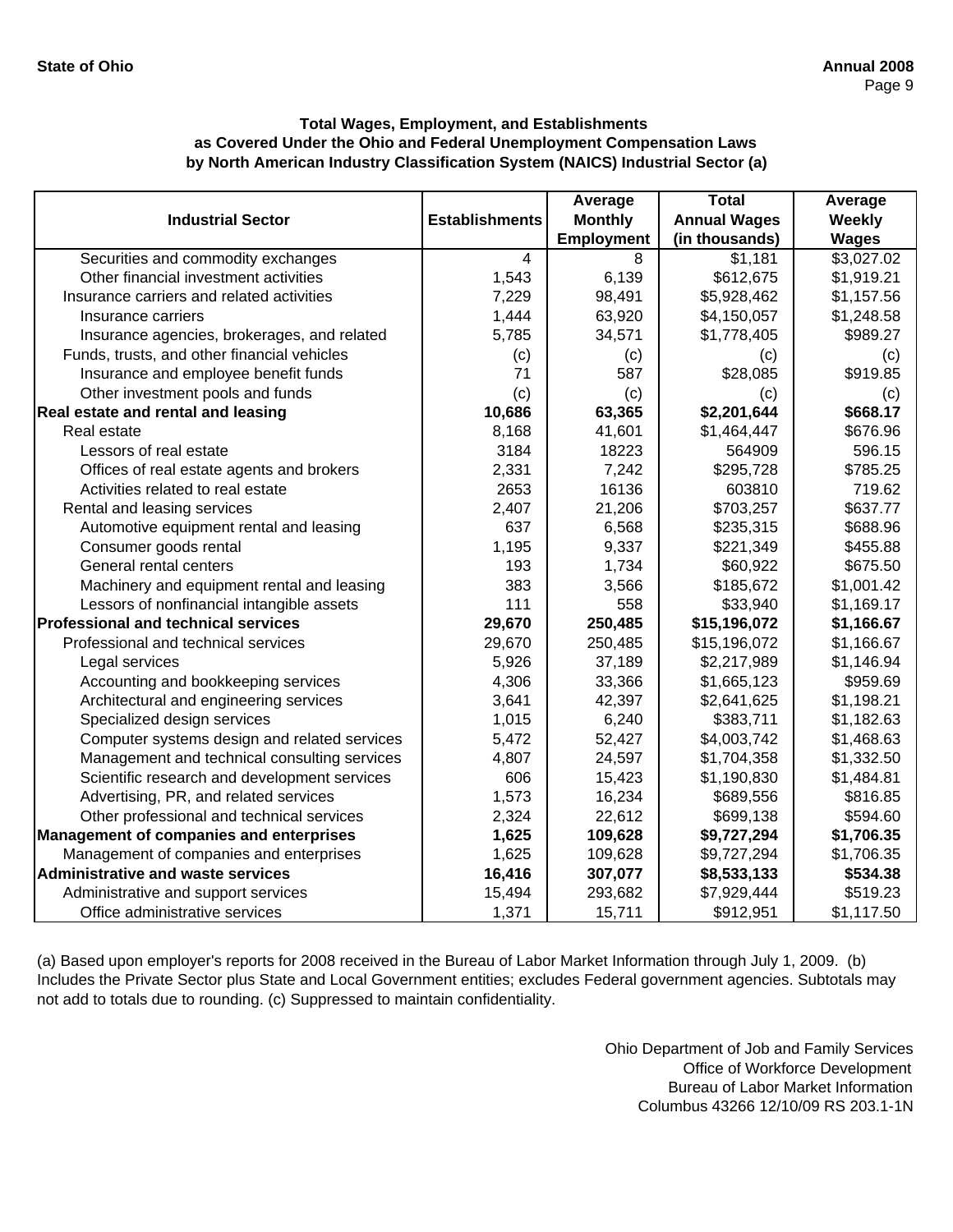|                                             |                       | Average           | <b>Total</b>        | Average      |
|---------------------------------------------|-----------------------|-------------------|---------------------|--------------|
| <b>Industrial Sector</b>                    | <b>Establishments</b> | <b>Monthly</b>    | <b>Annual Wages</b> | Weekly       |
|                                             |                       | <b>Employment</b> | (in thousands)      | <b>Wages</b> |
| Facilities support services                 | 85                    | 3,047             | \$117,771           | \$743.35     |
| <b>Employment services</b>                  | 2,942                 | 134,300           | \$3,188,067         | \$456.50     |
| <b>Business support services</b>            | 1,287                 | 37,660            | \$1,208,453         | \$617.10     |
| Travel arrangement and reservation services | 734                   | 4,044             | \$136,997           | \$651.52     |
| Investigation and security services         | 867                   | 22,863            | \$550,335           | \$462.90     |
| Services to buildings and dwellings         | 7,401                 | 64,099            | \$1,364,048         | \$409.23     |
| Other support services                      | 808                   | 11,958            | \$450,822           | \$725.02     |
| Waste management and remediation services   | 922                   | 13,396            | \$603,688           | \$866.63     |
| Waste collection                            | 369                   | 4,276             | \$169,592           | \$762.65     |
| Waste treatment and disposal                | 183                   | 5,186             | \$265,092           | \$982.96     |
| Remediation and other waste services        | 370                   | 3,933             | \$169,003           | \$826.33     |
| <b>Educational services</b>                 | 2,854                 | 90,114            | \$2,913,974         | \$621.87     |
| <b>Educational services</b>                 | 2,854                 | 90,114            | \$2,913,974         | \$621.87     |
| Elementary and secondary schools            | 714                   | 39,082            | \$1,035,909         | \$509.73     |
| Junior colleges                             | 42                    | 2,564             | \$81,423            | \$610.75     |
| Colleges and universities                   | 148                   | 32,418            | \$1,365,917         | \$810.27     |
| Business, computer and management training  | 317                   | 2,791             | \$125,138           | \$862.21     |
| Technical and trade schools                 | 299                   | 3,239             | \$109,115           | \$647.92     |
| Other schools and instruction               | 1,049                 | 7,734             | \$112,653           | \$280.12     |
| Educational support services                | 286                   | 2,286             | \$83,818            | \$705.21     |
| <b>Health care and social assistance</b>    | 26,694                | 704,168           | \$27,189,283        | \$742.54     |
| Ambulatory health care services             | 18,576                | 229,159           | \$11,101,790        | \$931.65     |
| Offices of physicians                       | 7,047                 | 81,641            | \$5,983,345         | \$1,409.38   |
| Offices of dentists                         | 4,185                 | 30,327            | \$1,302,852         | \$826.15     |
| Offices of other health practitioners       | 4,429                 | 27,596            | \$940,364           | \$655.31     |
| Outpatient care centers                     | 1,027                 | 25,824            | \$1,119,612         | \$833.75     |
| Medical and diagnostic laboratories         | 627                   | 7,573             | \$331,725           | \$842.37     |
| Home health care services                   | 962                   | 44,322            | \$1,044,735         | \$453.29     |
| Other ambulatory health care services       | 300                   | 11,876            | \$379,157           | \$613.98     |
| Hospitals                                   | 222                   | 226,559           | \$10,303,332        | \$874.56     |
| General medical and surgical hospitals      | 191                   | 222,392           | \$10,146,426        | \$877.38     |
| Psychiatric and substance abuse hospitals   | 10                    | 1,183             | \$39,808            | \$647.25     |
| Other hospitals                             | 22                    | 2,985             | \$117,097           | \$754.46     |
| Nursing and residential care facilities     | 3,381                 | 165,950           | \$4,064,358         | \$470.98     |
| Nursing care facilities                     | 1,037                 | 105,568           | \$2,683,026         | \$488.75     |

(a) Based upon employer's reports for 2008 received in the Bureau of Labor Market Information through July 1, 2009. (b) Includes the Private Sector plus State and Local Government entities; excludes Federal government agencies. Subtotals may not add to totals due to rounding. (c) Suppressed to maintain confidentiality.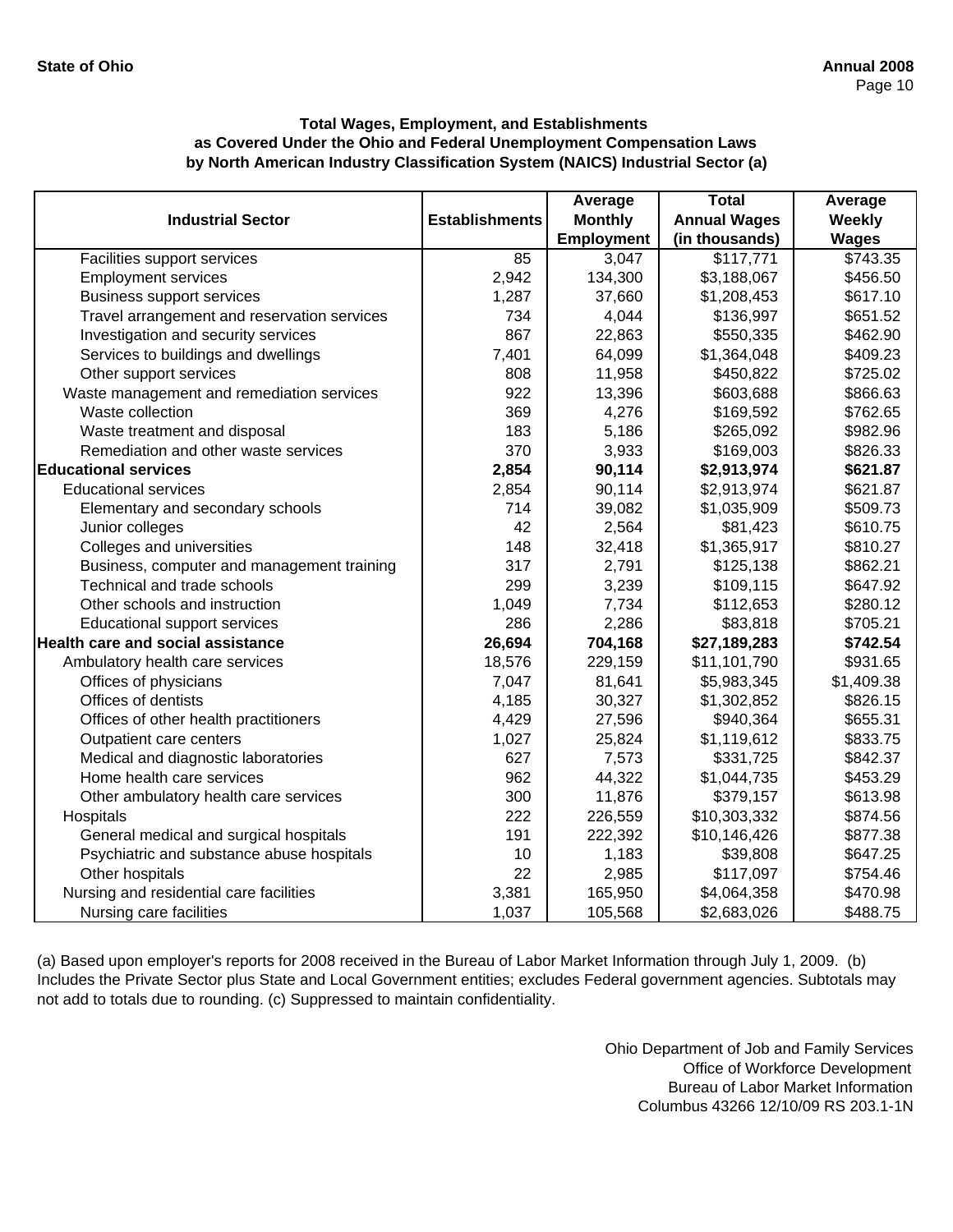|                                               |                       | Average           | <b>Total</b>        | Average       |
|-----------------------------------------------|-----------------------|-------------------|---------------------|---------------|
| <b>Industrial Sector</b>                      | <b>Establishments</b> | <b>Monthly</b>    | <b>Annual Wages</b> | <b>Weekly</b> |
|                                               |                       | <b>Employment</b> | (in thousands)      | <b>Wages</b>  |
| Residential mental health facilities          | 1,385                 | 25,162            | \$582,451           | \$445.15      |
| Community care facilities for the elderly     | 667                   | 30,388            | \$677,479           | \$428.75      |
| Other residential care facilities             | 291                   | 4,832             | \$121,402           | \$483.19      |
| Social assistance                             | 4,515                 | 82,500            | \$1,719,804         | \$400.88      |
| Individual and family services                | 1,622                 | 38,880            | \$899,826           | \$445.08      |
| Emergency and other relief services           | 356                   | 4,660             | \$124,364           | \$513.25      |
| Vocational rehabilitation services            | 268                   | 9,455             | \$188,025           | \$382.44      |
| Child day care services                       | 2,269                 | 29,506            | \$507,588           | \$330.83      |
| Arts, entertainment, and recreation           | 3,823                 | 63,762            | \$1,739,112         | \$524.52      |
| Performing arts and spectator sports          | 910                   | 13,279            | \$881,087           | \$1,275.98    |
| Performing arts companies                     | 181                   | 3,116             | \$90,860            | \$560.81      |
| Spectator sports                              | 183                   | 4,899             | \$567,921           | \$2,229.50    |
| Promoters of performing arts and sports       | 251                   | 4,169             | \$177,889           | \$820.56      |
| Agents and managers for public figures        | 53                    | 331               | \$24,805            | \$1,441.15    |
| Independent artists, writers, and performers  | 242                   | 765               | \$19,611            | \$493.15      |
| Museums, historical sites, zoos, and parks    | 174                   | 5,679             | \$153,648           | \$520.25      |
| Amusements, gambling, and recreation          | 2,739                 | 44,803            | \$704,377           | \$302.35      |
| Amusement parks and arcades                   | 91                    | 4,862             | \$102,237           | \$404.35      |
| Gambling industries                           | 22                    | 90                | \$2,285             | \$489.54      |
| Other amusement and recreation industries     | 2,626                 | 39,851            | \$599,856           | \$289.46      |
| <b>Accommodation and food services</b>        | 23,239                | 428,257           | \$5,623,341         | \$252.52      |
| Accommodation                                 | 1,705                 | 34,948            | \$627,025           | \$345.04      |
| Traveler accommodation                        | 1,440                 | 33,137            | \$600,760           | \$348.65      |
| RV parks and recreational camps               | 212                   | 1,538             | \$21,923            | \$274.13      |
| Rooming and boarding houses                   | 53                    | 273               | \$4,342             | \$305.60      |
| Food services and drinking places             | 21,535                | 393,309           | \$4,996,316         | \$244.29      |
| Full-service restaurants                      | 6,650                 | 174,672           | \$2,424,388         | \$266.92      |
| Limited-service eating places                 | 11,071                | 189,356           | \$2,185,831         | \$222.00      |
| Special food services                         | 886                   | 13,415            | \$212,513           | \$304.63      |
| Drinking places (alcoholic beverages)         | 2,928                 | 15,867            | \$173,584           | \$210.38      |
| Other services (except public administration) | 25,515                | 164,762           | \$4,040,384,605     | \$471.59      |
| Repair and maintenance                        | 8,173                 | 44,484            | \$1,508,076         | \$651.96      |
| Automotive repair and maintenance             | 6,070                 | 31,512            | \$949,882           | \$579.69      |
| Electronic equipment repair and maintenance   | 473                   | 2,928             | \$141,202           | \$927.48      |
| Commercial machinery repair and maintenance   | 1,079                 | 7,779             | \$352,293           | \$870.94      |

(a) Based upon employer's reports for 2008 received in the Bureau of Labor Market Information through July 1, 2009. (b) Includes the Private Sector plus State and Local Government entities; excludes Federal government agencies. Subtotals may not add to totals due to rounding. (c) Suppressed to maintain confidentiality.